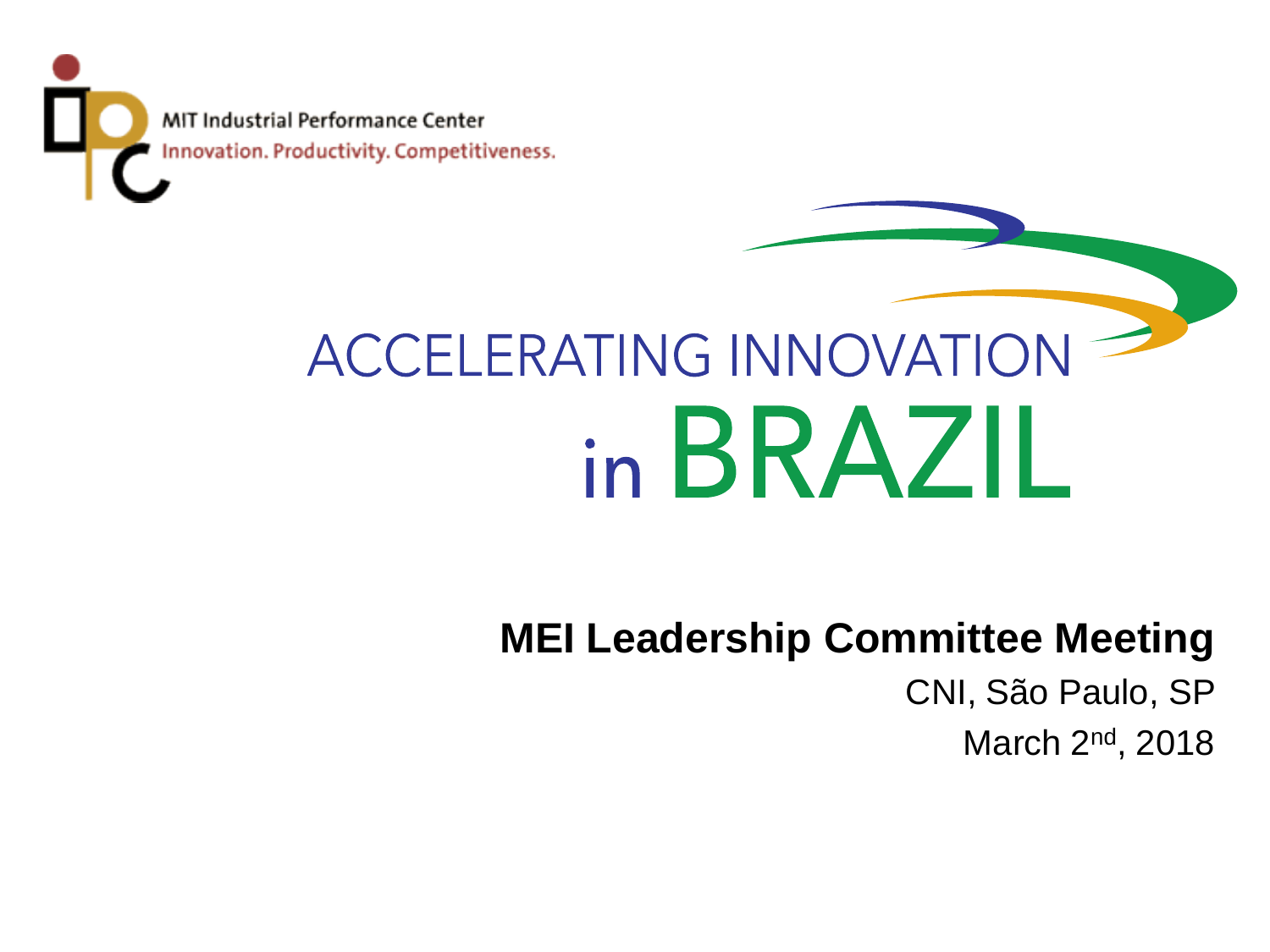## **Accelerating Innovation in Brazil:**

Addressing the larger questions

- *What are the principal challenges to creating an environment that is conducive to innovation in Brazil? How can they be overcome?*
- *How do the SENAI innovation institutes fit within the larger innovation ecosystem in Brazil, and how can they foster greater innovation at the regional and national level?*
- *What can MIT do in collaboration with its Brazilian partners to support the emergence of a forward looking innovation agenda in 2018 and beyond?*

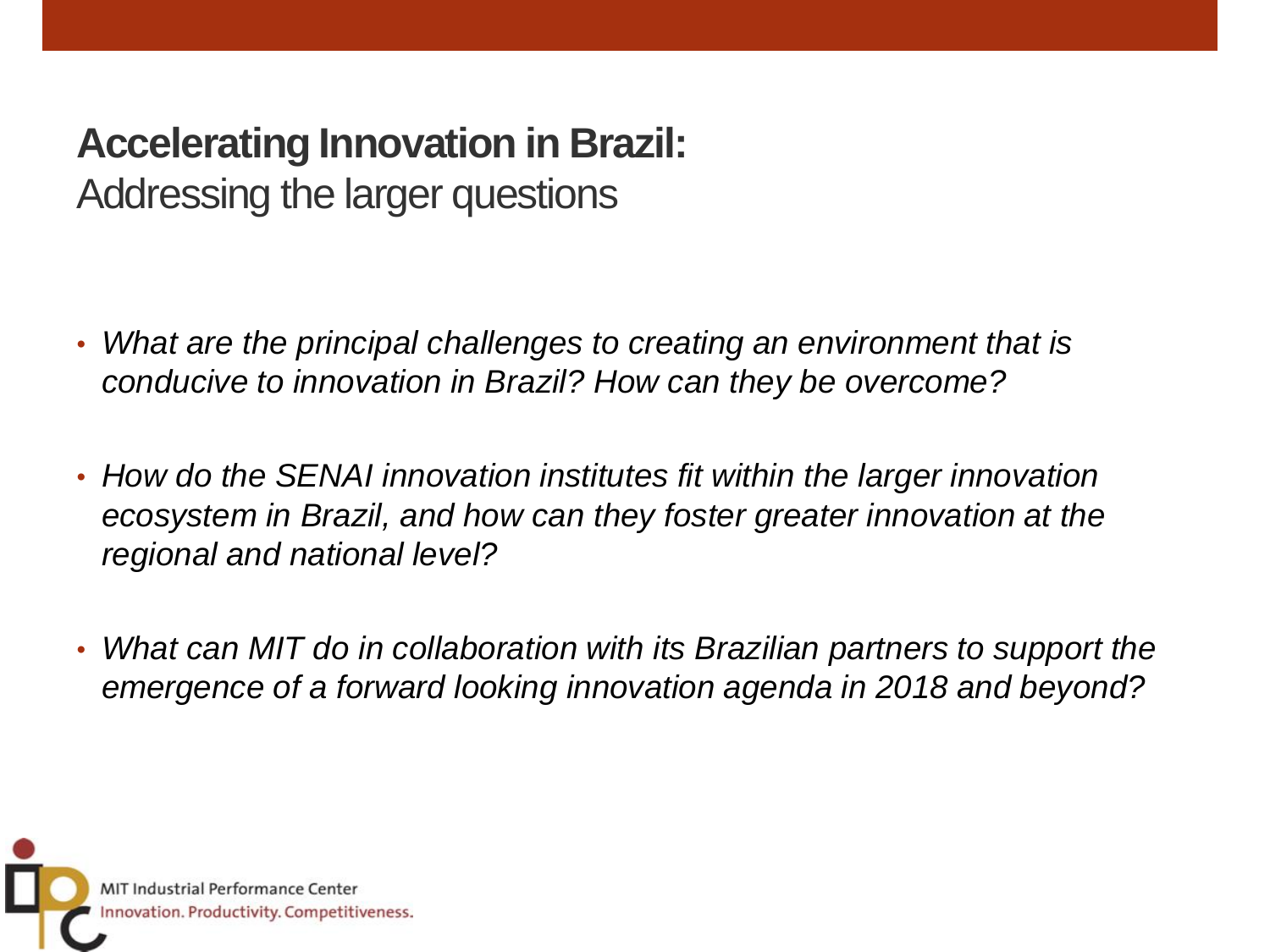### **Accelerating Innovation in Brazil: MIT IPC-SENAI Project Research Pillars**

•Key firms and industries **Global Value Chains**

- •GVC insertion and upgrading
- •Carving out role in R&D networks

•Institutional fragmentation

- •Industrial and innovation policies
- •Emerging innovation agenda

•Institutional innovation •Universities as engines of innovation •RTOs and innovation intermediaries

•Organizational transformation •Organizational dynamics •SENAI/SESI call for projects

MIT Industrial Performance Center Innovation. Productivity. Competitiveness.

**Institutions & Policies**

**Networks & Ecosystems**

**SENAI and ISIs**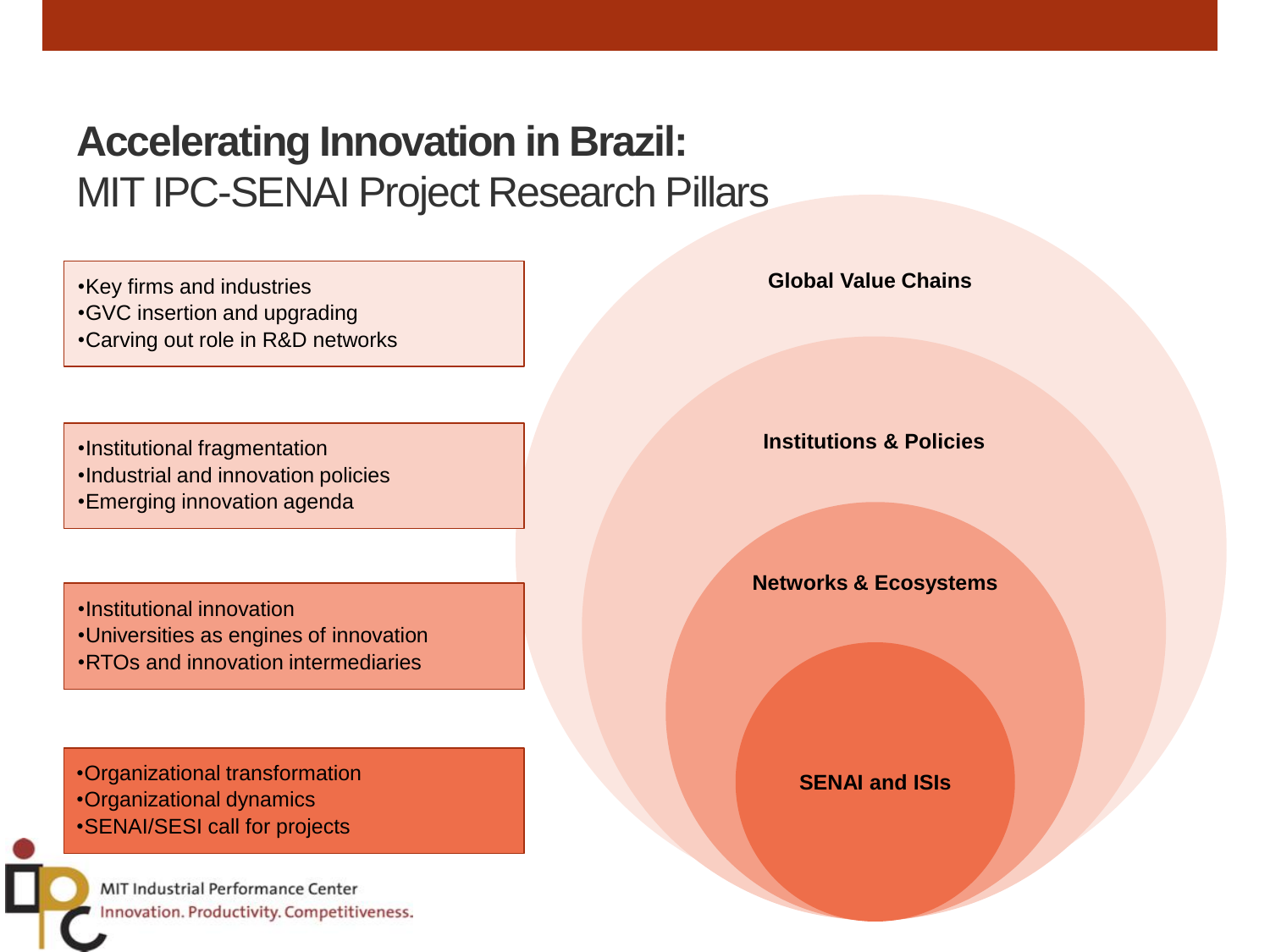## **Brazil's Innovation Agenda:**

#### Progress, challenges and diagnoses

• Despite significant progress, the **gains associated with Brazil's innovation policies and programs have been limited**. Many factors contribute to this, but three primary reasons are:

**Global integration:** Brazil needs to be better integrated in the global economy to benefit from the global flow of goods, services, and ideas

**Costs and risk:** the cost of knowledge-intensive inputs and the risks associated with investing in innovation are too high

**Specialization:** programs and incentives are spread too broadly, and should be more focused on Brazil's areas of comparative advantage to support specialization

**MEI is uniquely placed** to drive this agenda forward

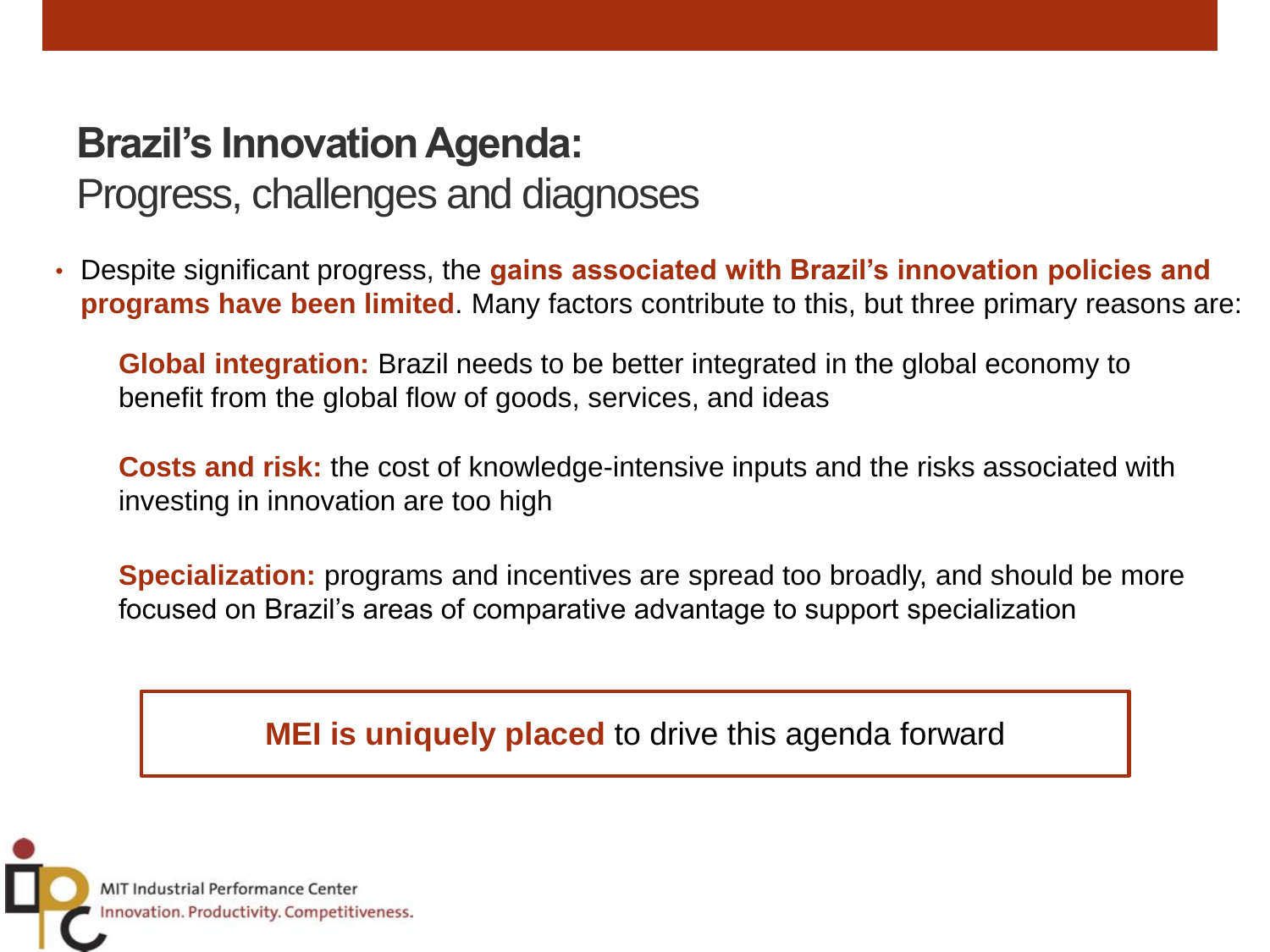#### **1. Ensure that industrial policies support innovation**

#### **PPB: Selected Local Content Requirements for Tablets**

| <b>Component</b>       | <b>Local Content (%)</b> |       |      |      |  |
|------------------------|--------------------------|-------|------|------|--|
|                        | 2011                     | 2012  | 2013 | 2014 |  |
| PCBs (processing)      | 50%                      | 80%   | 95%  | 95%  |  |
| PCBs (communications)  | 0%                       | $0\%$ | 50%  | 80%  |  |
| <b>Mobile Chipsets</b> | 0%                       | 0%    | 20%  | 30%  |  |
| Chargers               | 0%                       | 50%   | 80%  | 80%  |  |

#### **Informatics Law R&D Spending and Outsourcing Requirements**

| Internal Expenditures (Can also be spent via third parties) |                                                             |                            |       |       |
|-------------------------------------------------------------|-------------------------------------------------------------|----------------------------|-------|-------|
|                                                             | Certified institutes anywhere in Brazil                     | 0.80%                      |       |       |
| <b>External</b>                                             | Certified institutes in North, Northeast<br>and Center West | Public or private entities | 0.45% | 4.00% |
| <b>Expenditures</b>                                         |                                                             | Public entities only       | 0.19% |       |
|                                                             | Science and Technology Fund (FNDCT)                         | 0.40%                      |       |       |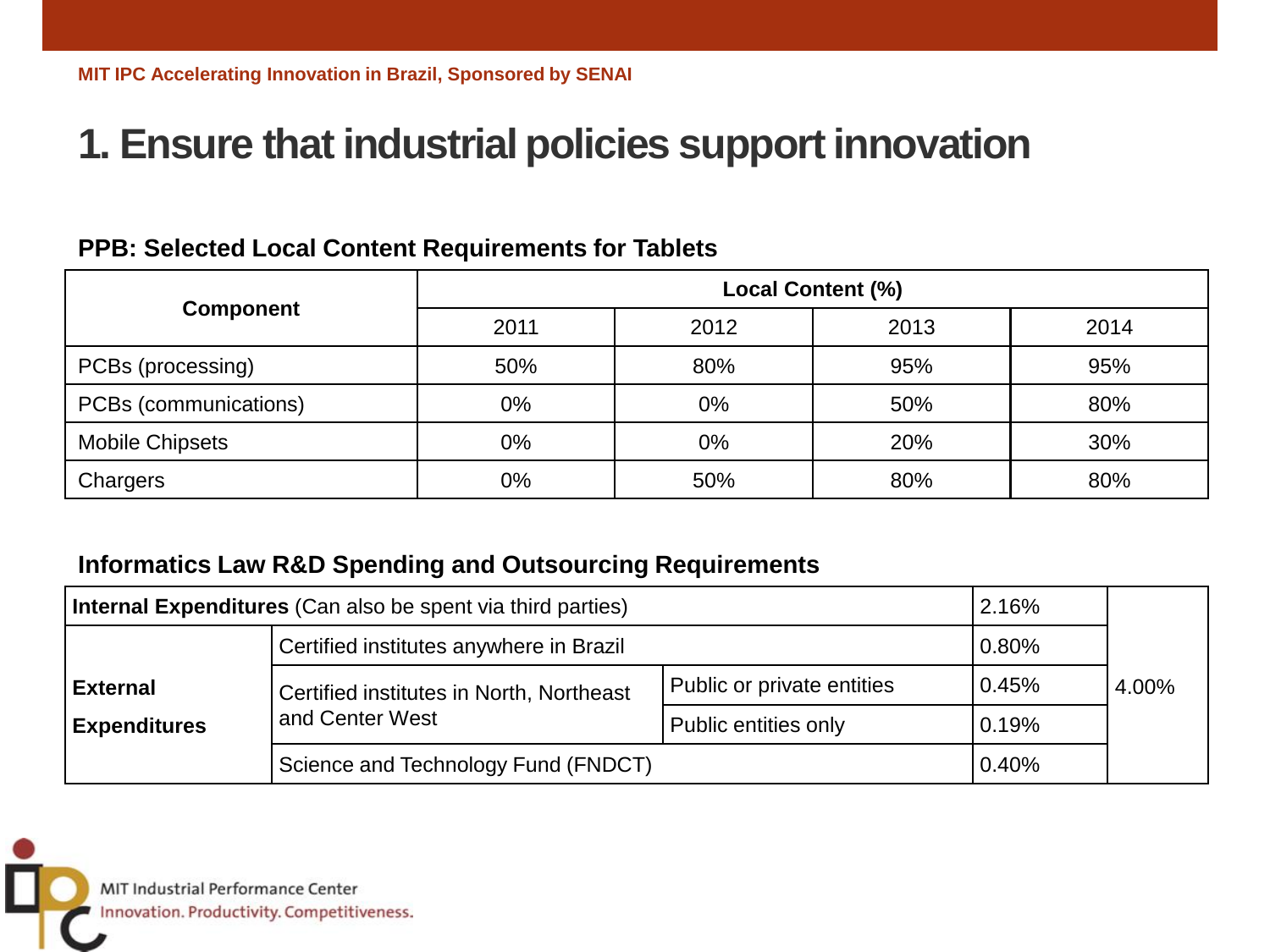**MIT IPC Accelerating Innovation in Brazil, Sponsored by SENAI**

#### **2. Foster greater global integration**



#### **Brazil's Foreign Direct Investment Inflows and Outflows, 1970-2016 US\$ million**



Source: World Bank MC-GVC Database and calculations by Lara Loewenstein.

Note: figures are in constant dollars. Source: UNCTAD, http://unctad.org/en/Pages/DIAE/FDI%20Statistics/FDI-Statistics.aspx

.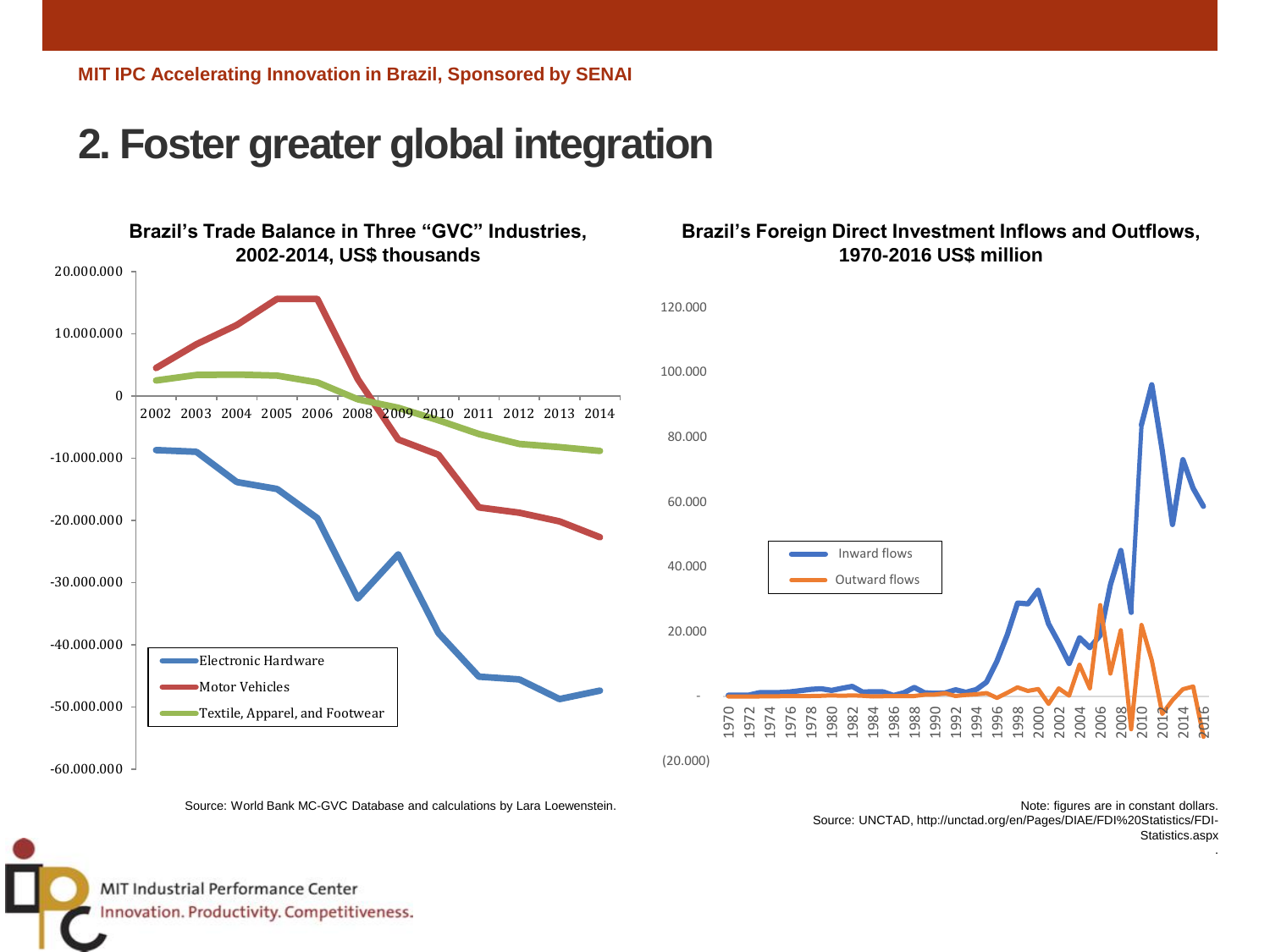#### **3. Enhance the role of universities in building Brazil's innovation capacity**

- Minimize bureaucracy, create incentives, and foster the right environment to support risk-taking and streamline interactions with industry partners
- Support and reward specialization in universities that can show national and global excellence in particular disciplines or fields
- Focus technology transfer offices on translation and impact more so than revenue
	- Patenting bottleneck in Brazil is inhibiting translational impact
	- *"A patent without a license is the worst of all worlds. You spend money and tie up technology"*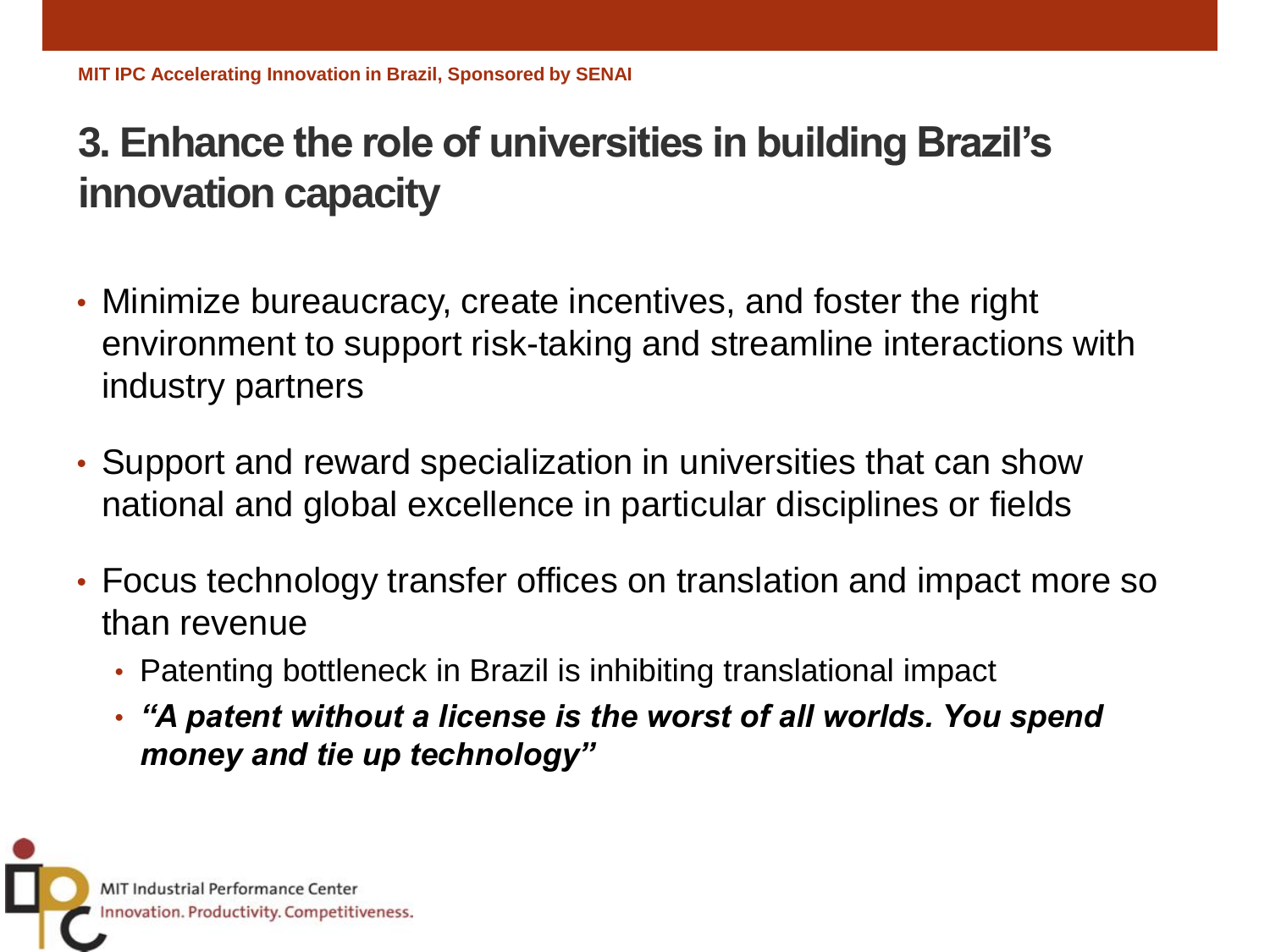#### **4. Support institutional innovations that enhance the innovation ecosystem**











 $C$   $C$   $S$   $A$   $R$ 

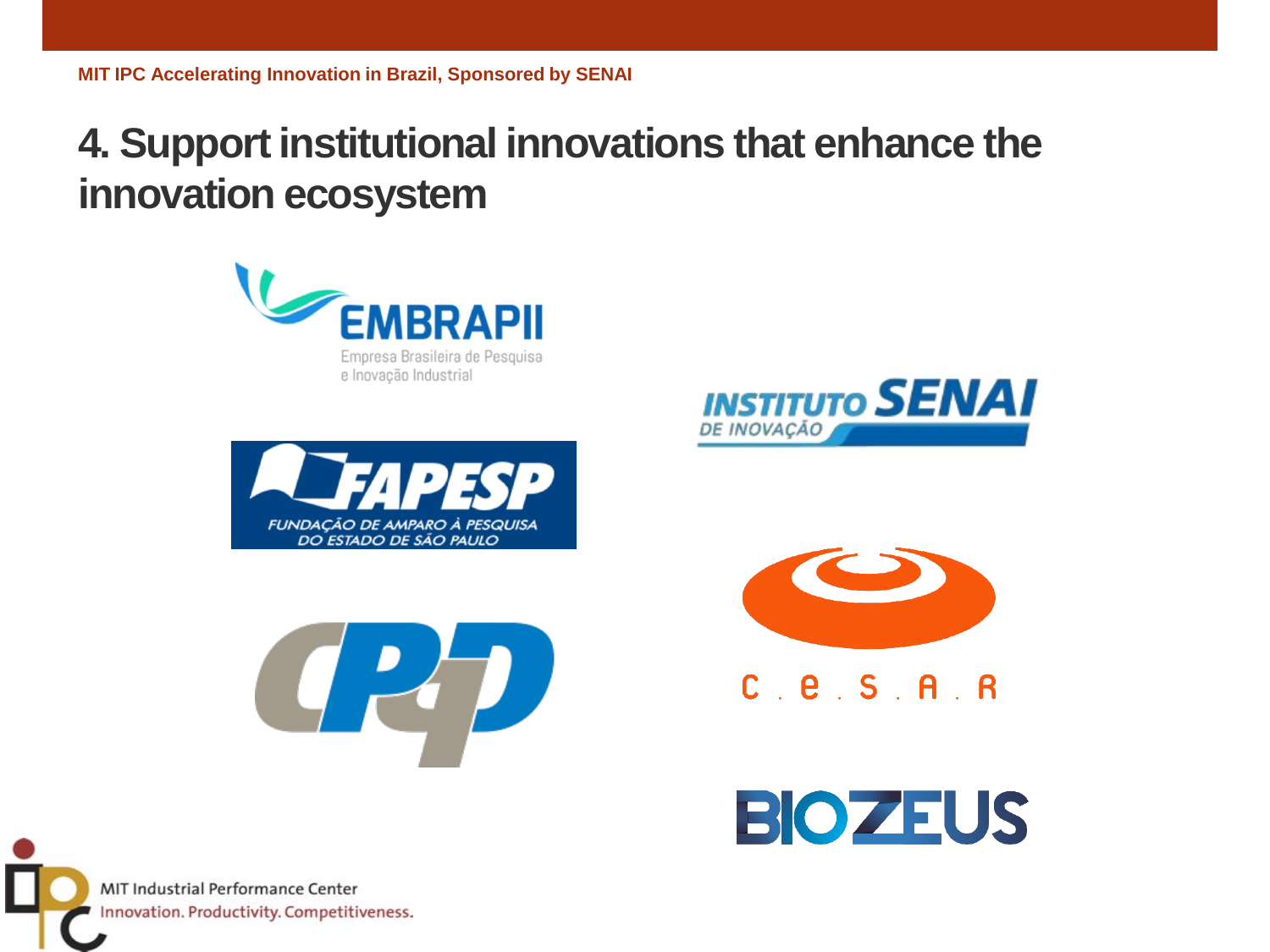#### **5. Encourage entrepreneurial pathways**

#### **Successful startups in Brazil:**

- Leverage Brazil's **innovation ecosystem** for technology, funding, and mentorship
- Seek **foreign partners** to raise capital, acquire technology, and/or develop markets overseas
- Address problems in Brazil **and** in other countries, rather than focusing on the domestic market alone



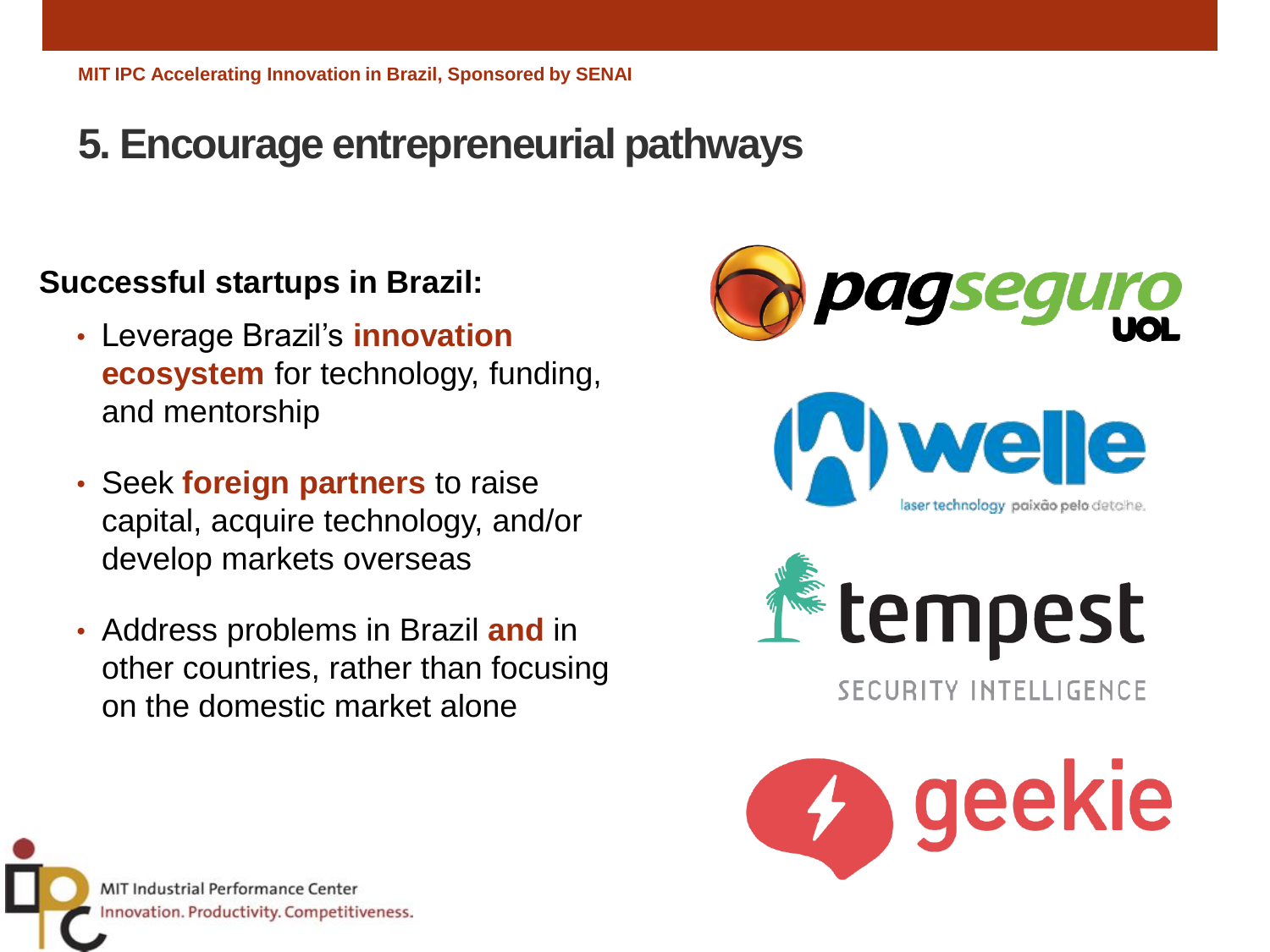#### **6. Build long-range strategies around sectors in which Brazil has a comparative advantage**









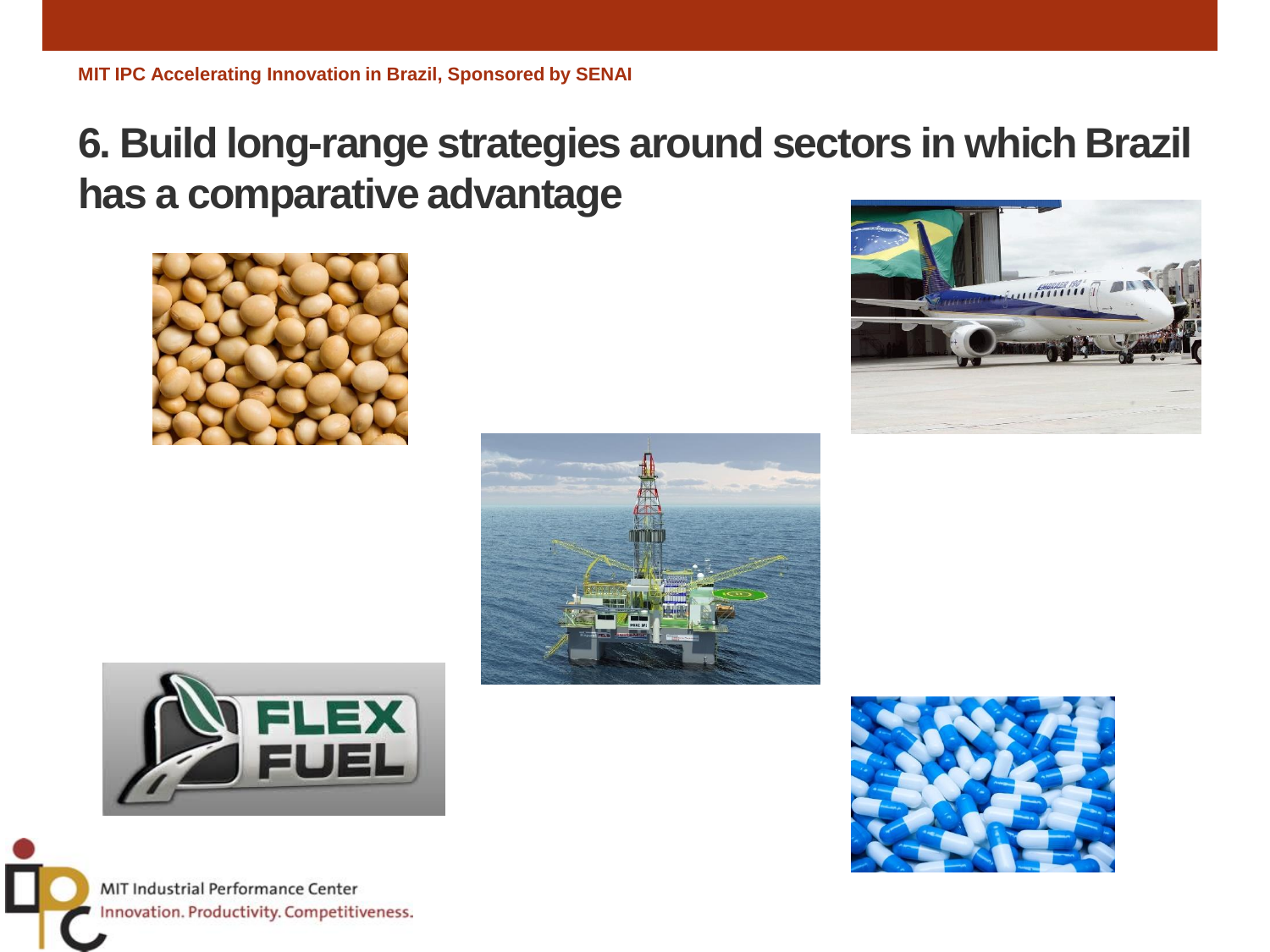#### **Priorities for Brazil's Innovation Agenda in 2018 and Beyond**